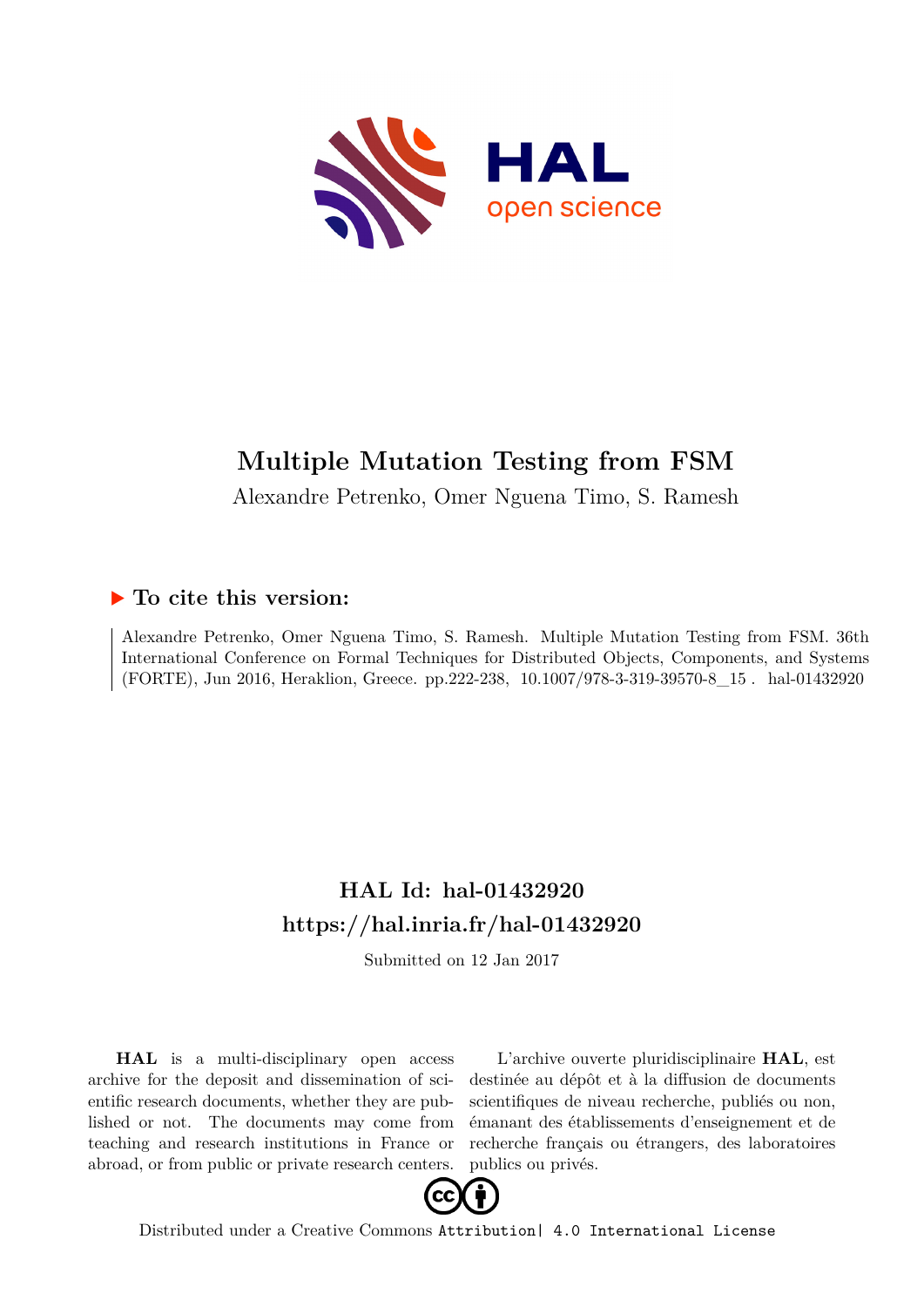## **Multiple Mutation Testing from FSM**

Alexandre Petrenko<sup>1</sup>, Omer Nguena Timo<sup>1</sup>, S. Ramesh<sup>2</sup>

1 Computer Research Institute of Montreal, CRIM Montreal, Canada {petrenko, [omer.nguena}@crim.ca](mailto:omer.nguena%7D@crim.ca)

> 2 GM Global R&D Warren, MI, USA [ramesh.s@gm.com](mailto:ramesh.s@gm.com)

**Abstract.** Fault model based testing receives constantly growing interest of both, researchers and test practitioners. A fault model is typically a tuple of a specification, fault domain, and conformance relation. In the context of testing from finite state machines, the specification is an FSM of a certain type. Conformance relation is specific to the type of FSM and for complete deterministic machines it is equivalence relation. Fault domain is a set of implementation machines each of which models some faults, such as output, transfer or transition faults. In the traditional checking experiment theory the fault domain is the universe of all machines with a given number of states and input and output sets of the specification. Another way of defining fault domains similar to the one used in classical program mutation is to list a number of FSM mutants obtained by changing transitions of the specification. We follow in this paper the approach of defining fault domain as a set of all possible deterministic submachines of a given nondeterministic FSM, called a mutation machine, proposed in our previous work. The mutation machine contains a specification machine and extends it with a number of mutated transitions modelling potential faults. Thus, a single mutant represents multiple mutations and mutation machine represents numerous mutants. We propose a method for analyzing mutation coverage of tests which we cast as a constraint satisfaction problem. The approach is based on logical encoding and SMT-solving, it avoids enumeration of mutants while still offering a possibility to estimate the test adequacy (mutation score). The preliminary experiments performed on an industrial controller indicate that the approach scales sufficiently well.

**Keywords:** FSM, Conformance testing, Mutation testing, Fault modelling, Fault model-based test generation, Test coverage, Fault coverage analysis

### **1 Introduction**

In the area of model based testing, one of the key questions concerns a termination rule for test generation procedures. It seems to us that there are two main schools of thought considering this rule. One of them follows a traditional approach of covering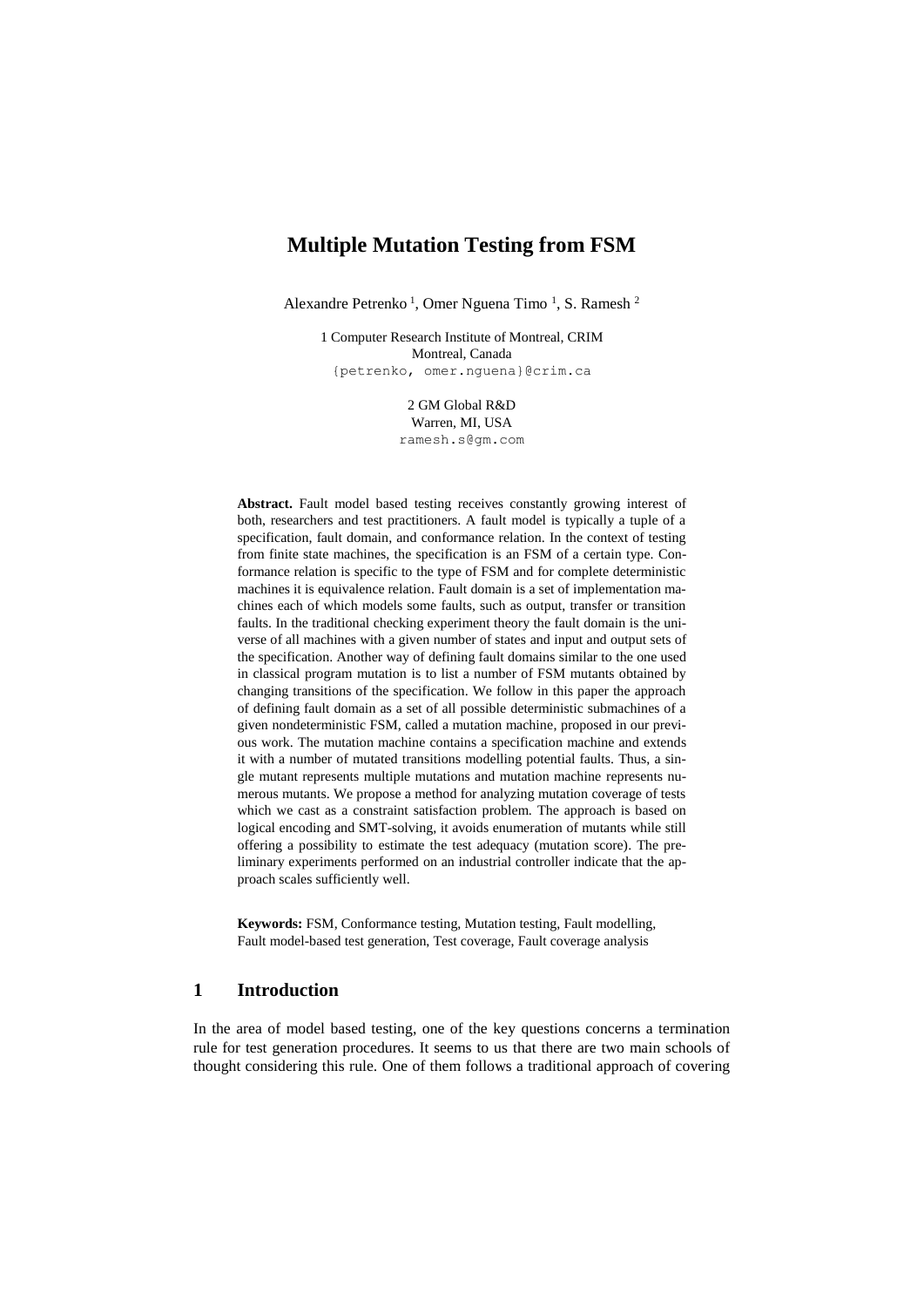a specification model. In terms of the Finite State Machine (FSM) model, one could consider for coverage various features of an FSM, such as transitions or sequences of them which model test purposes often used to guide and terminate test generation. Another school focuses on fault coverage and thus follows fault model based testing, see, e.g., [26, 21, 22, 15, 16, 20].

Fault model based testing receives constantly growing interests of both, researchers and test practitioners. Fault models are defined in the literature in a variety of ways [26]. In [11], we propose to define a fault model as a tuple of a specification, a fault domain, and a conformance relation. In the context of testing from finite state machines, the specification is a certain type of an FSM. A conformance relation is specific to the FSM type and for complete deterministic machines it is equivalence relation. A fault domain is a set of implementation machines, aka mutants, each of which models some faults, such as output, transfer and transition faults.

In the traditional checking experiment theory the fault domain is the universe of all machines with a given number of states and input and output alphabets of the specification, see, e.g., [23, 9, 12, 13, 8, 14]. While this theory offers clear understanding what does it mean to have sound and exhaustive, i.e., complete tests, it leads to tests whose number grows in the worst case exponentially with the FSM parameters. To us, this is a price to pay for considering the universe of all FSMs. Intuitively, choosing a reasonable subset of this fault domain might be the way to mitigate the test explosion effect. As an example, if one considers the fault domain of mutants that model output faults, a test complete for this fault model is simply a transition tour. The space between these two extreme fault models has received in our opinion insufficient attention. In what follows, we present a brief account of what has been done in this respect.

In the area of program mutation testing, mutants are generated by modifying programs. The number of tests is limited by the number of mutants, which usually need to be compared one by one with the original program to determine tests that kill them [3, 4]. Test minimization could then be achieved via explicit enumeration of all the mutants in the fault domain followed then by solving a set cover problem.

Mutation testing in hardware area seems to predate program mutation. An early work of Poage and McCluskey in 1964 [2] focuses on hardware faults in FSM implementations and builds a fault domain by extracting FSM mutants from modified circuits. The idea of this approach is to consolidate the comparisons of individual mutants aiming at reduction of the number of tests, however, mutants still need to be analyzed one by one. The approach in [1] focuses on detection of single FSM mutations with the same test, but provides no guarantees that mutants with multiple mutations (higher order mutants) can always be killed.

Explicit mutant enumeration can be avoided by defining a fault domain as a set of all possible submachines of a given nondeterministic FSM, called a mutation machine, proposed in our previous work [5, 10, 7]. The mutation machine contains a specification machine and extends it with a number of mutated transitions modelling potential faults. Mutated transitions might be viewed as faults injected in the specification machine, see, e.g., [25]. Thus, a single mutant represents multiple mutations and mutation machine represents numerous mutants. In our previous work, methods were developed for test generation using this fault model [5, 10, 7]. The main idea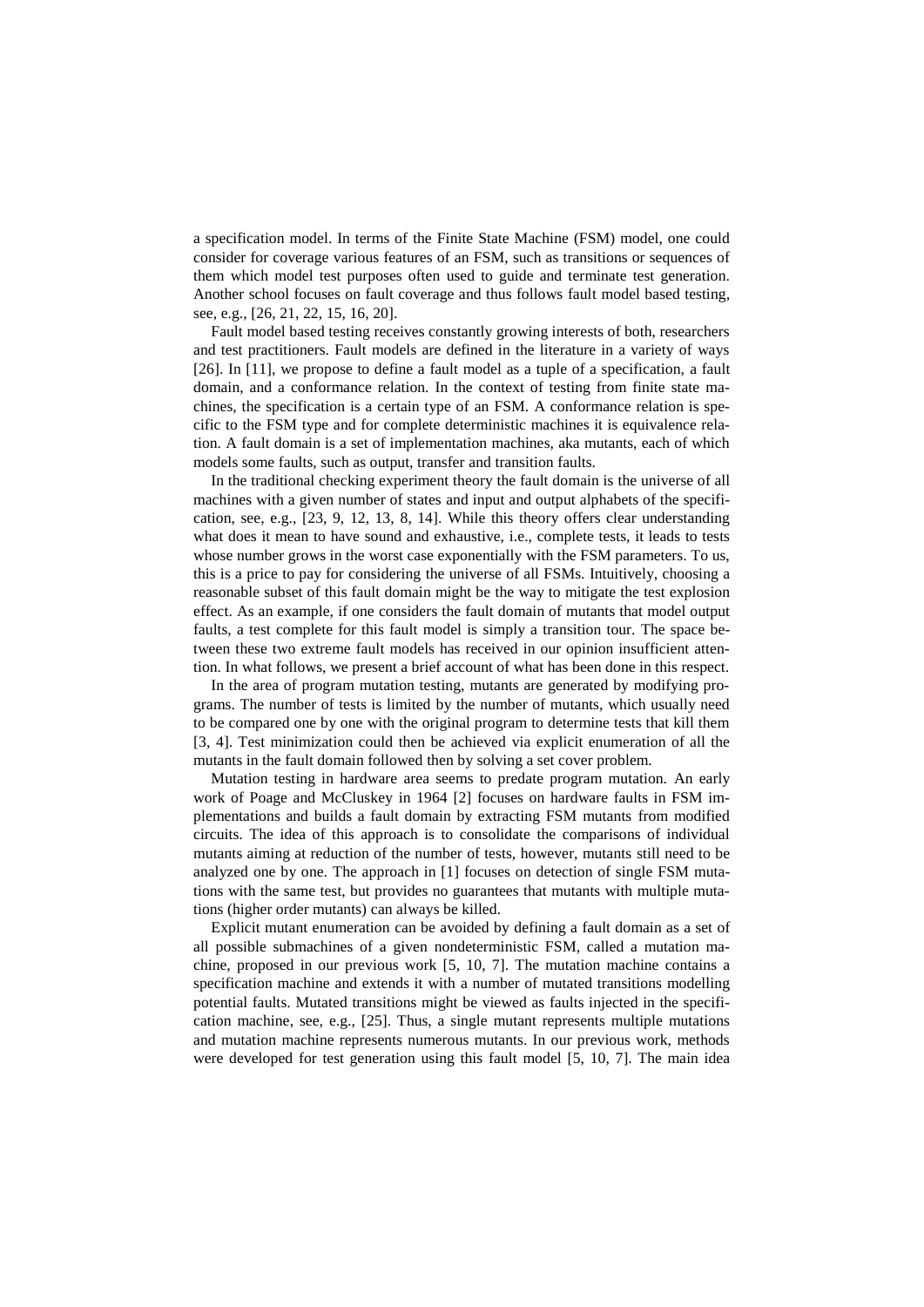was to adjust classical checking experiments for a fault domain smaller than the universe of all FSMs. A checking experiment once obtained is in fact a complete test suite, however, this approach does not offer a means of analyzing mutation coverage of an arbitrary test suite or individual tests.

Traditional program mutation testing uses explicit mutant enumeration to determine test adequacy or mutation score. It is a ratio of the number of dead mutants to the number of non-equivalent mutants. We are not aware of any attempt to characterize a fault detection power of tests considering multiple mutants that avoids their enumeration.

The paper aims at solving this problem. We propose a method for analyzing mutation coverage of tests which we cast as a constraint satisfaction problem. The approach is based on logical encoding and SMT-solving, it avoids enumeration of mutants while still offering a possibility to estimate the test adequacy (mutation score). The analysis procedure can be used for test prioritization and test minimization, and could eventually lead to an incremental test generation.

The remaining of this paper is organized as follows. Section 2 defines a specification model as well as a fault model. In Section 3, we develop a method for mutation coverage analysis. Section 4 reports on our preliminary experiments performed on an industrial controller. Section 5 summarizes our contributions and indicates future work.

#### **2 Background**

#### **2.1 Finite State Machines**

A *Finite State Machine* (FSM) <sup>M</sup> is a 5-tuple (*S*, *s*0, *I*, *O*, *T*), where *S* is a finite set of states with initial state *s*0; *I* and *O* are finite non-empty disjoint sets of inputs and outputs, respectively; *T* is a transition relation  $T \subseteq S \times I \times O \times S$ ,  $(s, i, o, s')$  is a transition.

*M* is *completely specified* (complete FSM) if for each tuple  $(s, x) \in S \times I$  there exists transition  $(s, x, o, s') \in T$ . It is *deterministic* (DFSM) if for each  $(s, x) \in S \times I$ there exists at most one transition  $(s, x, o, s') \in T$ ; if there are several transitions for some  $(s, x) \in S \times I$  then it is *nondeterministic* (NFSM); *M* is *observable* if for each tuple  $(s, x, o) \in S \times I \times O$  there exists at most one transition; if there are several transitions for some  $(s, x, o) \in S \times I \times O$  then it is *non-observable*.

An *execution* of <sup>M</sup> from state *s* is a sequence of transitions forming a path from *s* in the state transition diagram of M. The machine <sup>M</sup> is *initially connected*, if for any state  $s \in S$  there exists an execution from  $s_0$  to *s*. An execution is *deterministic* if each transition (*s*, *x*, *o*, *s'*) in it is the only transition for  $(s, x) \in S \times I$ ; otherwise, i.e., if for some transition  $(s, x, o, s')$  in the execution there exists in it a transition  $(s, x, o', s'')$ such that  $o \neq o'$  or  $s' \neq s''$ , the execution is *nondeterministic*. Clearly, a DFSM has only deterministic executions, while an NFSM can have both.

A *trace* of <sup>M</sup> in state *s* is a string of input-output pairs which label an execution from *s*. Let  $Tr_M(s)$  denote the set of all traces of M in state *s* and  $Tr_M$  denote the set of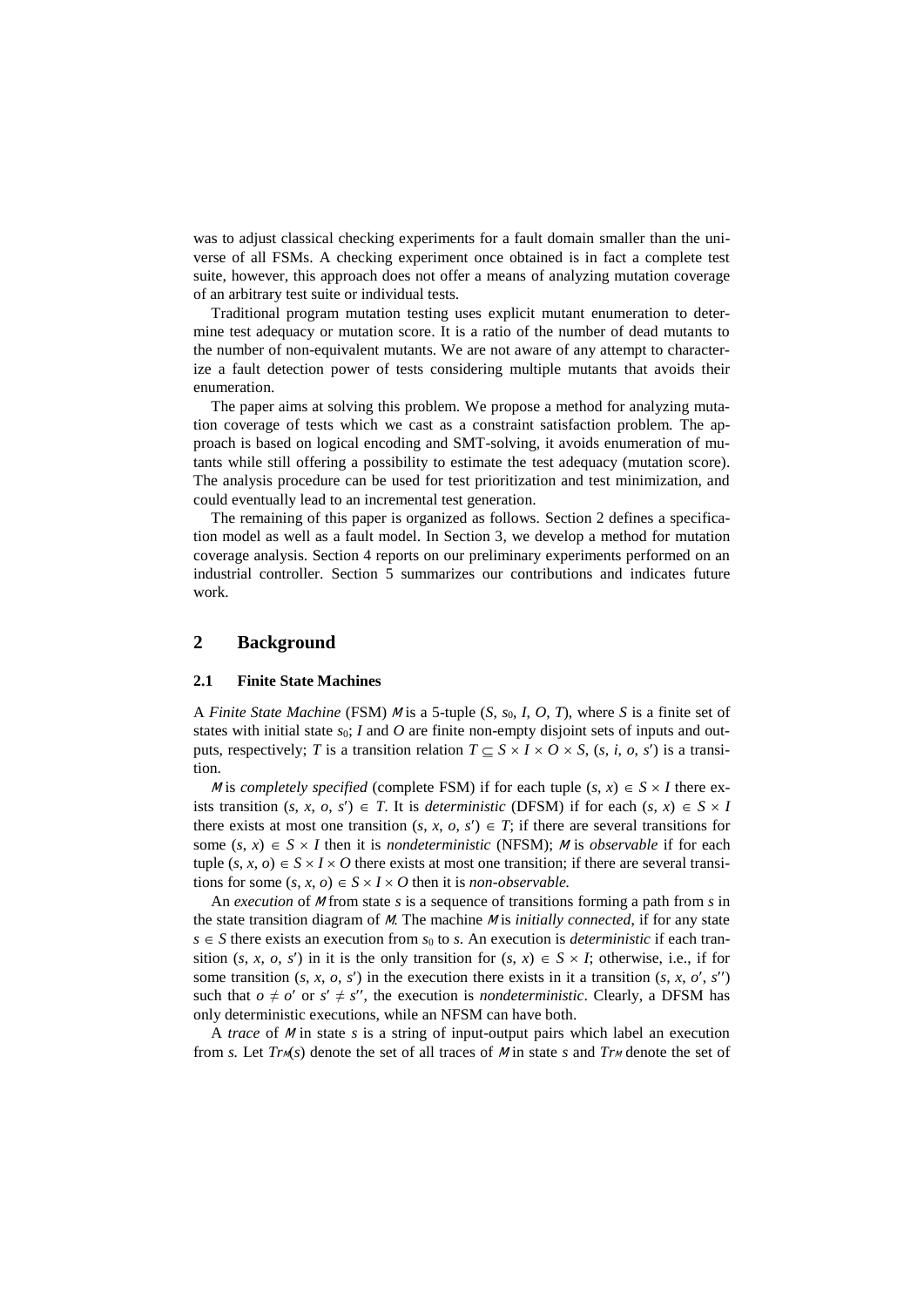traces of M in the initial state. Given sequence  $\beta \in (IO)^*$ , the *input* (*output*) *projection* of  $\beta$ , denoted  $\beta\downarrow$  ( $\beta\downarrow$ ), is a sequence obtained from  $\beta$  by erasing symbols in O (I).

We say that an input sequence *triggers* an execution of <sup>M</sup> (in state *s*) if it is the input projection of a trace of an execution of <sup>M</sup> (in state *s*).

Given input sequence  $\alpha$ , let *out M*,  $\alpha$  denote the set of all output sequences which can be produced by M in response to  $\alpha$  at state *s*, that is  $out \setminus (s, \alpha) = {\beta \cup \alpha \mid \beta \in Tr \setminus (s)}$ and  $\beta \downarrow_I = \alpha$  }.

We define several relations between states in terms of traces of a complete FSM.

Given states  $s_1$ ,  $s_2$  of a complete FSM  $M = (S, s_0, I, O, T)$ ,  $s_1$  and  $s_2$  are (*trace-*)

*equivalent*,  $s_1 \simeq s_2$ , if  $Tr(M_s) = Tr(M_s)$ ;  $s_1$  and  $s_2$  are *distinguishable*,  $s_1 \ncong s_2$ , if  $Tr(M_s)$  $\neq$  *Tr*<sub>M</sub>(*s*<sub>2</sub>); *s*<sub>2</sub> is *trace-included* into (is a *reduction* of) *s*<sub>1</sub>, *s*<sub>2</sub>  $\leq$  *s*<sub>1</sub>, if *Tr*<sub>M</sub>(*s*<sub>2</sub>)  $\subseteq$  *Tr*<sub>M</sub>(*s*<sub>1</sub>). *M* is *reduced* if any pair of its states is distinguishable, i.e., for every  $s_1, s_2 \in S$  there exists  $\alpha \in I^*$  such that  $out \mathcal{M}_s$ <sub>1</sub>,  $\alpha$ )  $\neq out \mathcal{M}_s$ <sub>2</sub>,  $\alpha$ ),  $\alpha$  is called a *distinguishing* sequence for states  $s_1$  and  $s_2$ , this is denoted  $s_1 \neq \alpha s_2$ .

We also use relations between machines. Given FSMs  $M = (S, s_0, I, O, T)$  and  $N =$  $(P, p_0, I, O, N)$ ,  $N \leq M$  if  $s_0 \leq p_0$ ;  $N \approx M$  if  $s_0 \approx p_0$ ;  $N \not\approx M$  if  $s_0 \not\approx p_0$ . In this paper, we use equivalence relation between machines as a conformance relation between im-

Given a complete initially connected NFSM  $M = (S, s_0, I, O, T)$ , a complete initially connected machine  $N = (S', s_0, I, O, N)$  is a *submachine* of M if  $S' \subseteq S$  and  $N \subseteq T$ . The set of all complete deterministic submachines of *M* is denoted *Sub*(M). Obviously, each machine in  $\mathit{Sub}(M)$  is a reduction of M; moreover, if M is deterministic then *Sub*(M) contains just M.

#### **2.2 Fault Model**

plementation and specification machines.

Let  $A = (S, s_0, I, O, N)$  be a complete initially connected DFSM, called the *specification* machine.

**Definition 1**. A complete initially connected NFSM  $M = (S, s_0, I, O, T)$  is a *mutation* machine of  $A = (S, s_0, I, O, N)$ , if  $N \subseteq T$ , i.e., if A is a submachine of M.

We assume that all possible implementation machines for the specification machine <sup>A</sup> constitute the fault domain *Sub*(M), the set of all deterministic submachines of the mutation machine M of A. A submachine  $B \in Sub(M), B \neq A$  is called a *mutant*. Transitions of <sup>M</sup> that are also transitions of <sup>A</sup> are called *unaltered*, while others, in the set  $T \setminus N$ , are *mutated* transitions. Given  $(s, x) \in S \times I$ , we let  $T(s, x)$  denote a set of transitions from state *s* and input *x* in *M*. If  $T(s, x)$  is a singleton then its transition is called a *trusted* transition. The set  $T(s, x)$  is called a *suspicious* set of transitions if it is not a singleton, transitions in a suspicious set are called *suspicious*. Trusted transitions are present in all mutants, but suspicious transitions in each set  $T(s, x)$  are alternative and only one can be present in a deterministic mutant.

A mutant <sup>B</sup> is *nonconforming* if it is not equivalent to A, otherwise, it is called a *conforming* mutant. We say that input sequence  $\alpha \in I^*$  such that  $B \not\cong_{\alpha} A$  *detects* or kills the mutant B.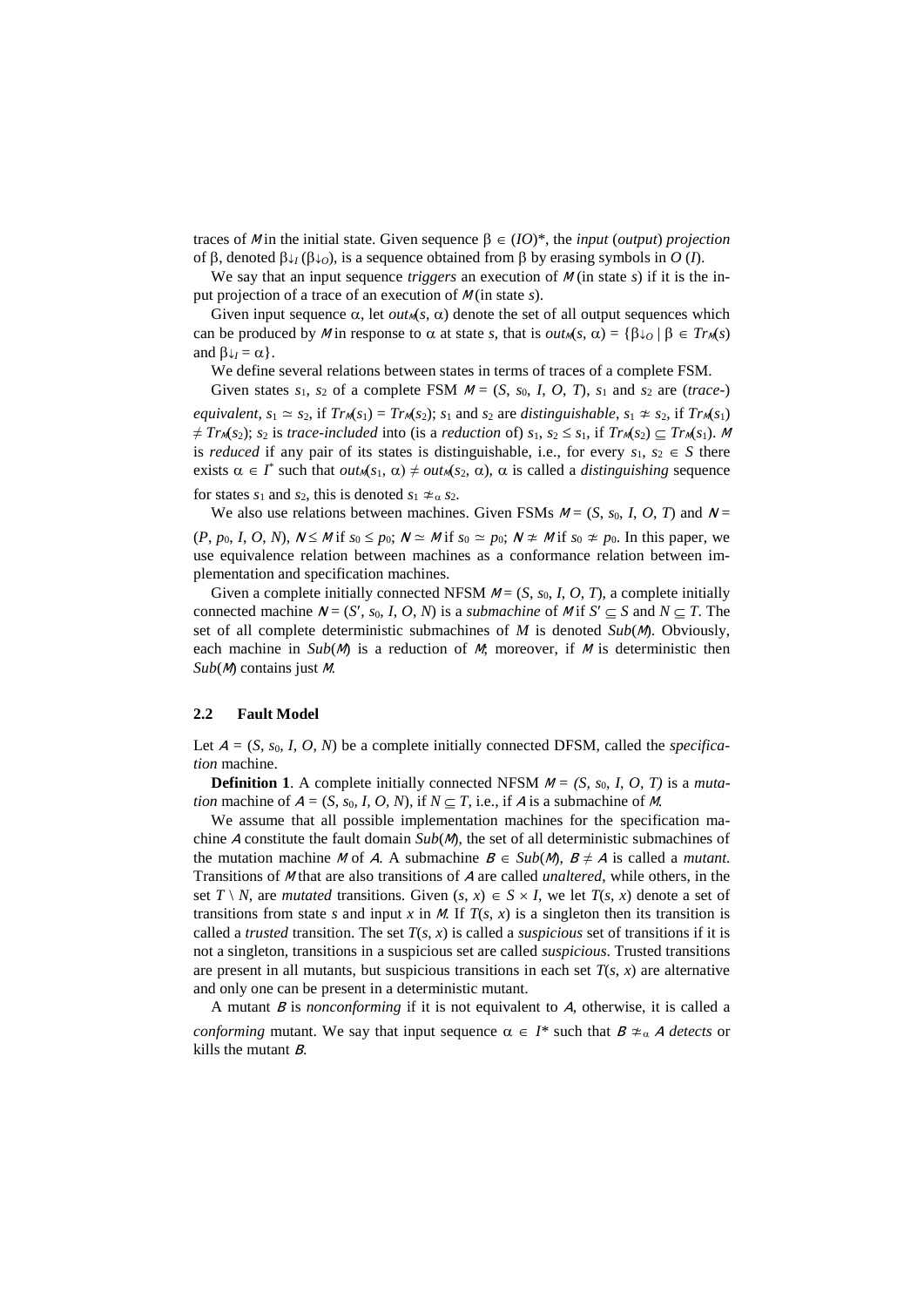The tuple  $\langle A, \simeq, \text{Sub}(M) \rangle$  is a fault model following [11]. For a given specification machine  $A$  the equivalence partitions the set  $Sub(M)$  into conforming implementations and faulty ones. In this paper, we do not require the FSM <sup>A</sup> to be reduced, this implies that a conforming mutant may have fewer states than the specification <sup>A</sup>; on the other hand, we assume that no fault creates new states in implementations, hence mutants with more states than the specification FSM are not in the fault domain *Sub*(M).

Consider the following example.



**Fig. 1.** A mutation machine with the specification machine as its submachine, where mutated transitions are depicted with dash lines, state 1 is the initial state.

The mutation machine M contains six suspicious transitions, one mutated transition represents output fault and the other two transfer faults. <sup>M</sup> contains eight deterministic submachines, the specification machine and seven mutants which share the same five trusted transitions.

As discussed in previous work [5, 10, 7], the mutation machine formally models test hypotheses about potential implementation faults. The mutation machine <sup>M</sup> allows compact representation of numerous mutants in the fault domain *Sub*(M). More precisely, their number is given by the following formula:

$$
|Sub(M)| = \prod_{(s,x)\in S\times I} |T(s,x)|
$$

In the extreme case, considered in classical checking experiments a fault domain is the universe of all machines with a given number of states and fixed alphabets. The corresponding mutation machine becomes in this case a chaos machine with all possible transitions between each pair of states. The number of FSMs it represents is the product of the numbers of states and outputs to the power of the product of the numbers of states and inputs.

### **3 Mutation testing**

A finite set  $E \subset I^*$  of finite input sequences is a *test suite* for A. A test suite is said to be *complete* w.r.t. the fault model  $\langle A, \simeq, \text{Sub}(M) \rangle$  if for each nonconforming mutant B  $\in Sub(M)$  it contains a test detecting *B*.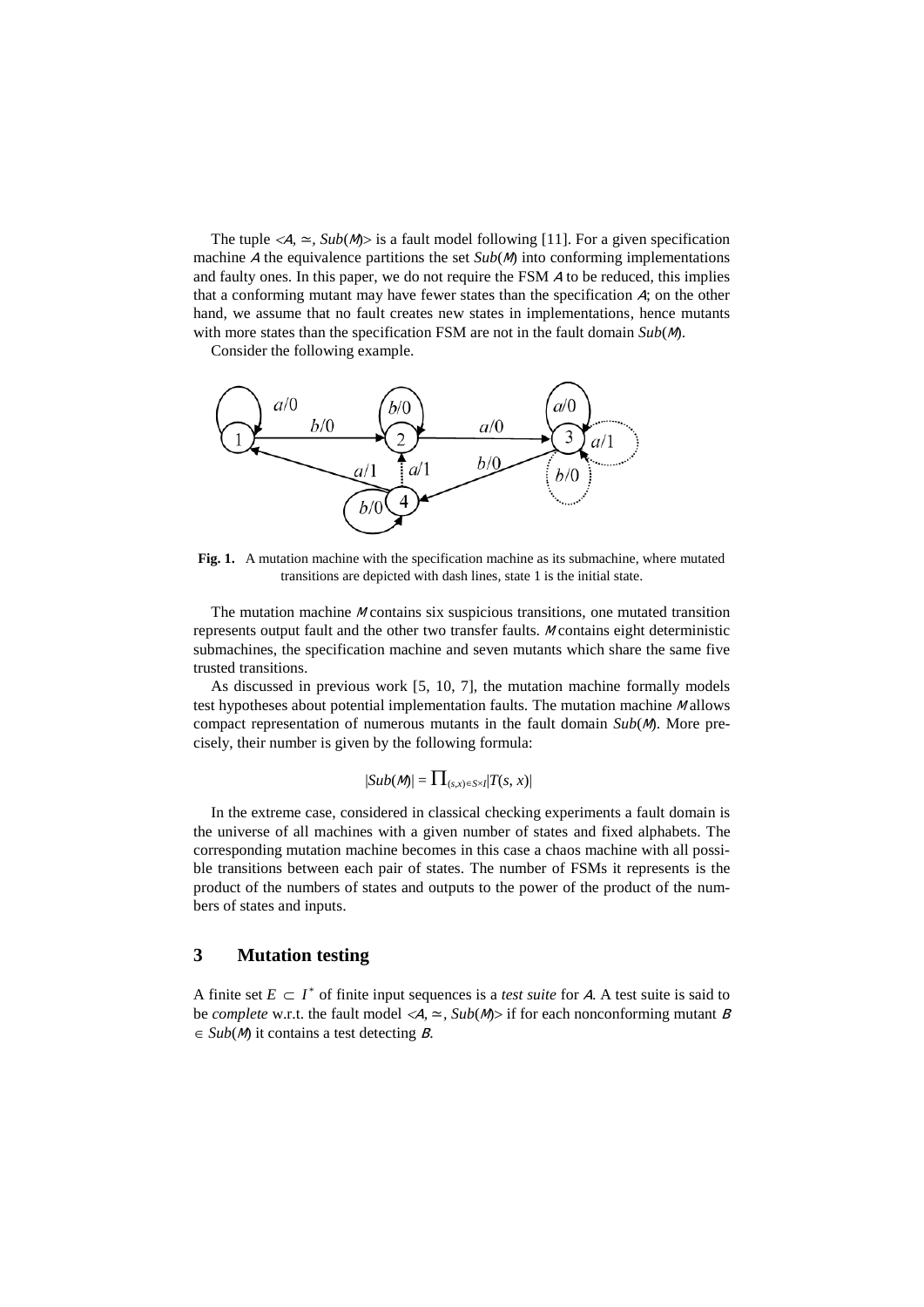In the domain of program mutation testing, such a test suite is often called adequate for a program (in our case, a specification machine) relative to a finite collection of programs (in our case the set of mutants), see, e.g., [4].

Differently from the classical program mutation testing, where the mutant killing tests are constructed mostly manually, in case of deterministic FSMs, tests that kill a given mutant FSM can be obtained from the product of the two machines, see, e.g., [2, 1, 27]. The problem can also be cast as model checking for a reachability property, considered in several work, see, e.g., [18]. This approach can also be used to check whether a given test kills mutants, but it requires mutant enumeration.

In this work, we develop an analysis approach that avoids mutant enumeration while still offering a possibility to estimate the test adequacy (mutation score).

#### **3.1 Distinguishing automaton**

Tests detecting mutants of the specification are presented in a product of the specification and mutation machines obtained by composing their transitions as follows.

**Definition 2.** Given a complete deterministic specification machine  $A = (S, s_0, I, O, I)$ *N*) and a mutation machine  $M = (S, s_0, I, O, T)$ , a finite automaton  $D = (C \cup \{\nabla\}, c_0, I, T)$ *D*,  $\nabla$ ), where  $C \subseteq S \times S$ , and  $\nabla$  is an accepting (sink) state is the *distinguishing* automaton for  $A$  and  $M$ , if it holds that

- $c_0 = (s_0, s_0)$
- For any  $(s, t) \in C$  and  $x \in I$ ,  $((s, t), x, (s', t')) \in D$ , if there exist  $(s, x, o, s') \in N$ ,  $(t, t)$  $x, o', t' \in T$ , such that  $o = o'$  and  $((s, t), x, \nabla) \in D$ , if there exist  $(s, x, o, s') \in N$ ,  $(t, t') \in T$  $x, o', t' \in T$ , such that  $o \neq o'$
- $\bullet$   $(\nabla, x, \nabla) \in D$  for all  $x \in I$ .

We illustrate the definition using the specification and mutation machines in Fig. 1. Fig. 2 presents the distinguishing automaton for <sup>A</sup> and M.

The accepting state defines the language  $L_D$  of the distinguishing automaton  $D$  for  $A$ and  $M$  and possesses the following properties. First, all input sequences detecting each and every mutant belong to this language.

**Theorem 1.** Given the distinguishing automaton D for A and M, if  $B \neq \alpha$  A,  $B \in$ *Sub*(*M*), then  $\alpha \in L_D$ .

Notice that for any nonconforming mutant there exists an input sequence of length at most  $n^2$ , where *n* is the number of states of the specification machine, since distinguishing automaton has no more than  $n^2$  states.

At the same time, not each and every word of the language detects a mutant. An input sequence  $\alpha \in L_D$  triggers several executions in the distinguishing automaton  $D$ which are defined by a single execution in the specification machine A and some execution in the mutation machine M both triggered by  $\alpha$ . The latter to represent a mutant must be deterministic. Such a deterministic execution of the mutation machine  $M$  defining (together with the execution of <sup>A</sup>) an execution of the distinguishing automaton D to the sink state is called  $\alpha$ -revealing. Input sequences triggering revealing executions enjoy a nice property of being able to detect mutants.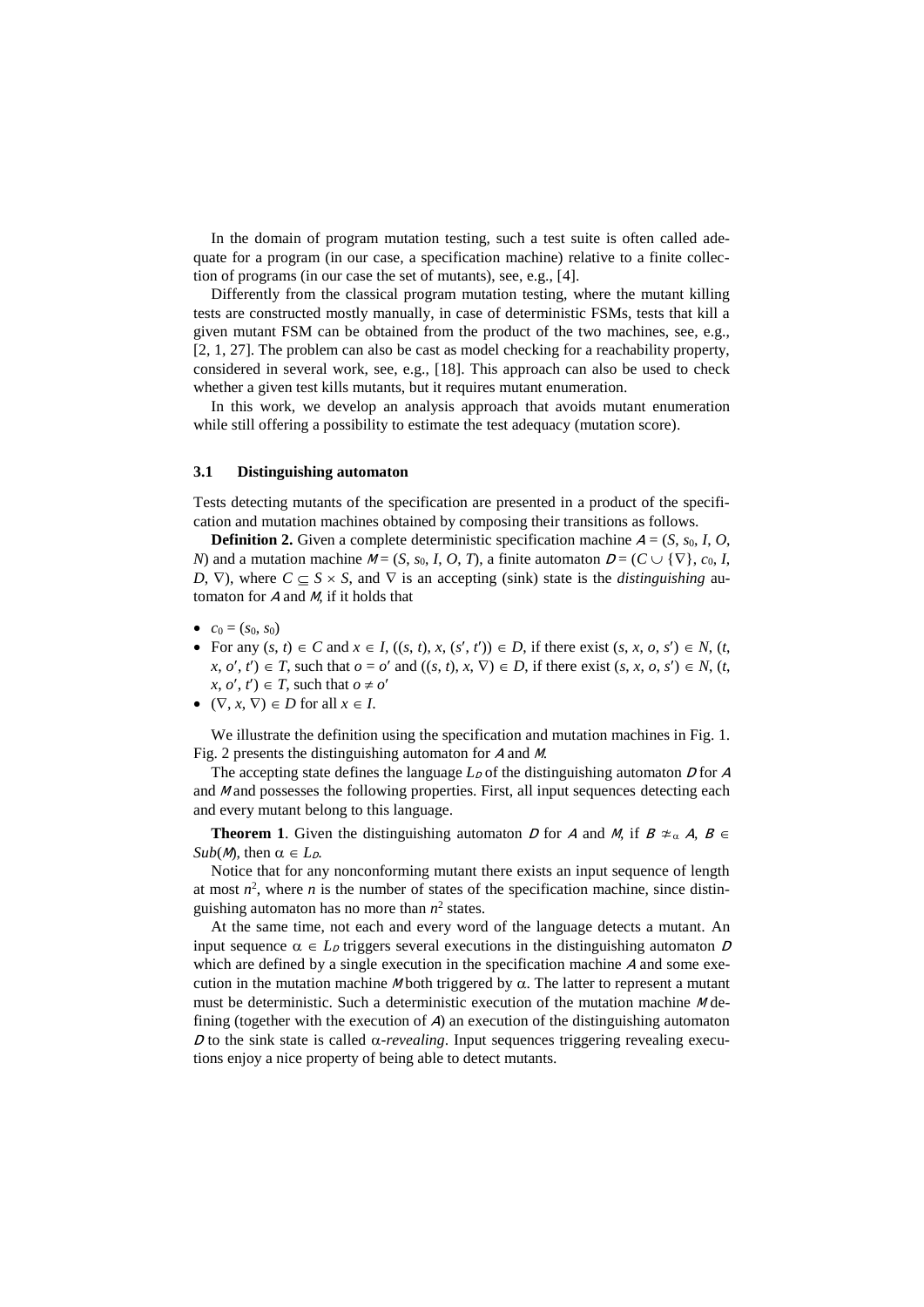**Theorem 2.** Given an input sequence  $\alpha \in I^*$  such that  $\alpha \in L_D$ , an  $\alpha$ -revealing execution includes at least one mutated transition, moreover, each mutant which has this execution is detected by the input sequence  $\alpha$ .

Given an input sequence  $\alpha \in L_{\mathcal{D}}$ , the question arises how all the mutants (un)detected by this input sequence can be characterized. We address this question in the next section.



Fig. 2. The distinguishing automaton  $D$  for the specification  $A$  and mutation  $M$  machines in Fig.1, state 11 is the initial state.

#### **3.2 Mutation coverage analysis**

Consider an input sequence  $\alpha \in I^*$  which detects a nonconforming mutant by triggering  $\alpha$ -revealing executions. Analyzing these executions we can determine all mutated transitions involved in each of them. This analysis can performed by using a distinguishing automaton constrained to a given input sequence.

Let  $\alpha \in I^*$  and  $Pref(\alpha)$  be the set of all prefixes of  $\alpha$ . We define a linear automaton (*Pref*( $\alpha$ ),  $\varepsilon$ , *I*,  $D_{\alpha}$ ), such that each prefix of  $\alpha$  is a state, and ( $\beta$ ,  $x$ ,  $\beta x$ )  $\in$   $D_{\alpha}$  if  $\beta x$   $\in$  $Pref(\alpha)$ *.*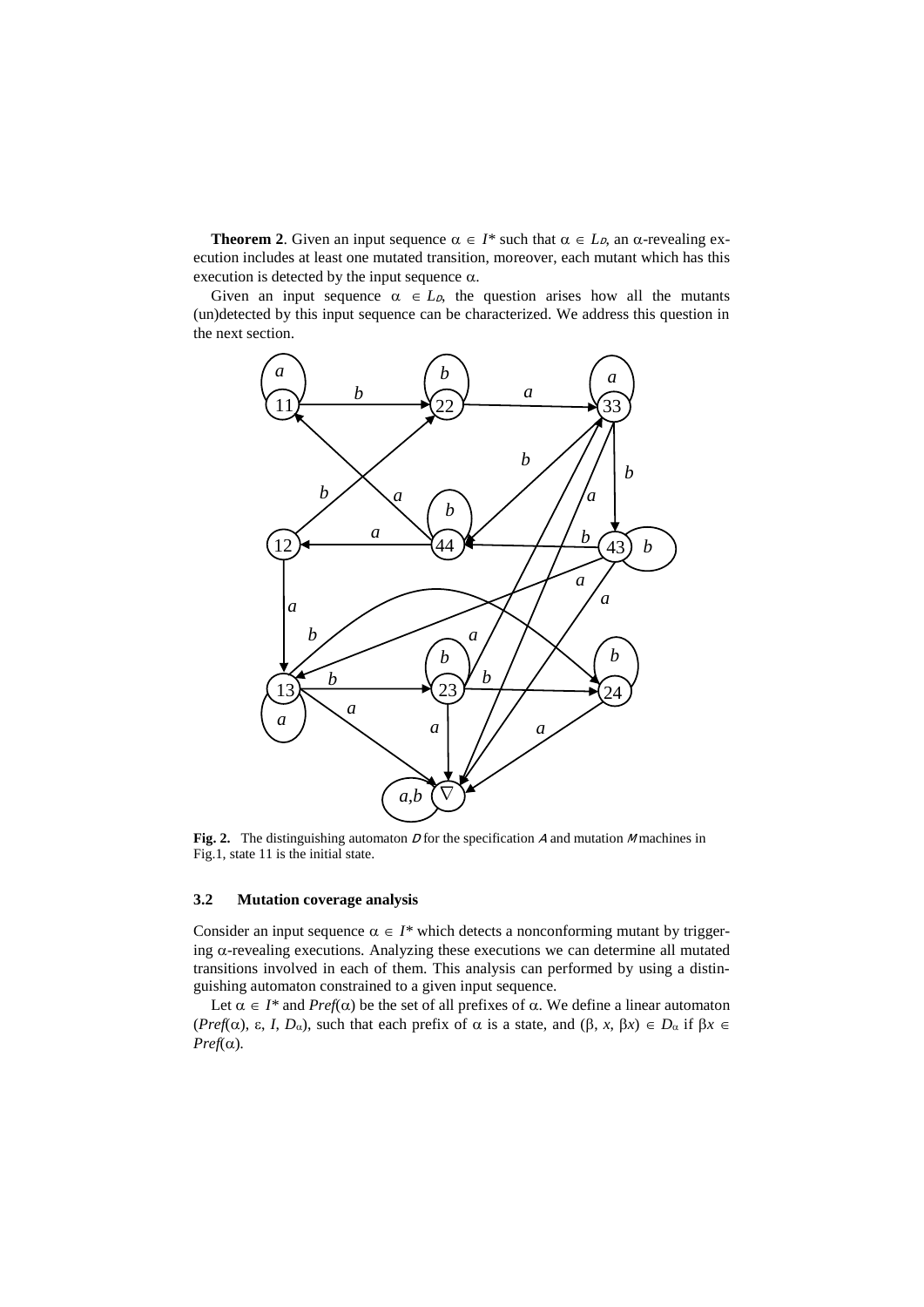**Definition 3.** Given input sequence  $\alpha \in I^*$ , a specification machine  $A = (S, s_0, I, I)$ *O*, *N*) and a mutation machine  $M = (S, s_0, I, O, T)$ , a finite automaton  $D_\alpha = (C_\alpha \cup \{\nabla\})$ ,  $c_0$ , *I*,  $D_\alpha$ ,  $\nabla$ ), where  $C_\alpha \subseteq \text{Pref}(\alpha) \times S \times S$ , and  $\nabla$  is a designated sink state is the  $\alpha$ *distinguishing* automaton for <sup>A</sup> and M, if it holds that

- $c_0 = (\varepsilon, s_0, p_0)$
- For any  $(\beta, s, t) \in C_\alpha$  and  $x \in I$ , such that  $\beta x \in \text{Pref}(\alpha)$ ,  $((\beta, s, t), x, (\beta x, s', t')) \in$  $D_{\alpha}$ , if there exist  $(s, x, o, s') \in N$ ,  $(t, x, o', t') \in T$ , such that  $o = o'$  and  $((\beta, s, t), x,$  $\nabla$   $\in$  *D*, if there exist  $(s, x, o, s') \in N$ ,  $(t, x, o', t') \in T$ , such that  $o \neq o'.$

We illustrate the definition using the input sequence  $\alpha = baaba$  for the specification and mutation machines in Fig. 1. Notice that the sequence hits all the mutated transitions in the mutation machine. The resulting  $\alpha$ -distinguishing automaton for A and  $M$  is shown in Fig. 3.



**Fig. 3.** The  $\alpha$ -distinguishing automaton  $D_{\alpha}$  for the specification A machine and mutation machine *M* in Fig. 1, where  $\alpha = baaba$ .

Notice that the input sequence *baaba* and its prefix *baa* trigger two executions which end up in the sink state  $\nabla$ . These are

- 1. (1, *b*, 0, 2)(2, *a*, 0, 3)**(3,** *a***, 1, 3)**
- 2. (1, *b*, 0, 2)(2, *a*, 0, 3)**(3,** *a***, 0, 3)(3,** *b***, 0, 3)(3,** *a***, 0, 3)**.

The suspicious transitions are in bold. The executions are deterministic and include two mutated transitions  $(3, a, 1, 3)$  and  $(3, b, 0, 3)$ . The third mutated transition  $(4, a, 4)$ 1, 2) is in the execution that does not lead to the sink state ∇. Hence, the input sequence *baaba* detects any mutant with two out of three mutated transitions.

The example indicates that  $\alpha$ -distinguishing automata for the specification and mutation machines provide a suitable means for mutation analysis of a given test suite. Before we formulate a method for such an analysis, we consider yet another example of  $\alpha$ -distinguishing automata with  $\alpha$  = *babaaba*.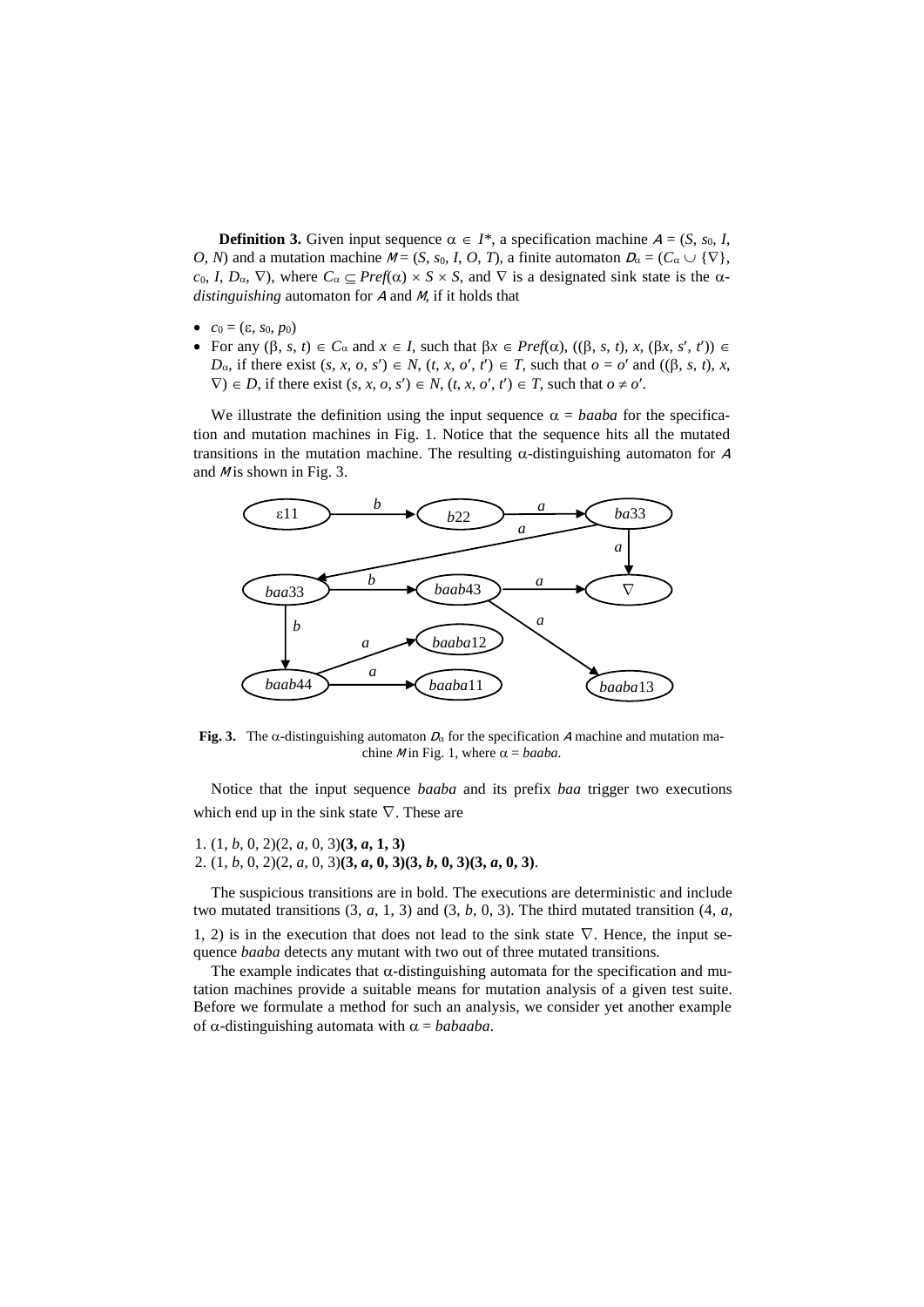

**Fig. 4.** A fragment of  $\alpha$ -distinguishing automaton  $D_{\alpha}$  for the specification A machine and mutation machine M in Fig. 1, where  $\alpha = babaaba$ ; executions missing the sink state are not shown.

The executions of the automaton in Fig. 4 leading to the sink state define the following executions of the mutation machine:

1. (1, *b*, 0, 2)(2, *a*, 0, 3)**(3,** *b***, 0, 3)(3,** *a***, 0, 3)**

2. (1, *b*, 0, 2)(2, *a*, 0, 3)**(3,** *b***, 0, 3)(3,** *a***, 1, 3)(3,** *a***, 1, 3)**

3. (1, *b*, 0, 2)(2, *a*, 0, 3)**(3,** *b***, 0, 3)(3,** *a***, 1, 3)(3,** *a***, 0, 3)(3,** *b***, 0, 4)(4,** *a***, 1, 1)**

4. (1, *b*, 0, 2)(2, *a*, 0, 3)**(3,** *b***, 0, 4)(4,** *a***, 1, 2)**(2, *a*, 0, 3)**(3,** *b***, 0, 4)(4,** *a***, 1, 2)**

- 5. (1, *b*, 0, 2)(2, *a*, 0, 3)**(3,** *b***, 0, 4)(4,** *a***, 1, 2)**(2, *a*, 0, 3)**(3,** *b***, 0, 4)(4,** *a***, 1, 1)**
- 6. (1, *b*, 0, 2)(2, *a*, 0, 3)**(3,** *b***, 0, 3)(3,** *a***, 1, 3)(3,** *a***, 0, 3)(3,** *a***, 1, 3)**
- 7. (1, *b*, 0, 2)(2, *a*, 0, 3)**(3,** *b***, 0, 4)(4,** *a***, 1, 2)**(2, *a*, 0, 3)**(3,** *a***, 1, 3)**
- 8. (1, *b*, 0, 2)(2, *a*, 0, 3)**(3,** *b***, 0, 3)(3,** *a***, 1, 3)(3,** *a***, 0, 3)(3,** *b***, 0, 4)(4,** *a***, 1, 2)**

The executions 3, 5, 6 and 8 are nondeterministic in the mutation machine, since each of them has both unaltered and mutated transitions for the same pair of state and input.

Consider the first execution, it involves two suspicious transitions, mutated transition  $(3, b, 0, 3)$  and unaltered transition  $(3, a, 0, 3)$ . The prefix *baba* of the input sequence *babaaba* detects any mutant in which unaltered transition (3, *b*, 0, 4) is replaced by the mutated one  $(3, b, 0, 3)$  and the suspicious transition  $(3, a, 0, 3)$  is left unaltered. Let *B* be a set of transitions of a mutant  $B \in Sub(M)$ .

A mutant <sup>B</sup> is then detected by the input sequence *babaaba* or its prefix if its set of transitions *B* satisfies at least one of the following constraints on suspicious transitions:

1.  $(3, b, 0, 3), (3, a, 0, 3) \in B$ 

2.  $(3, b, 0, 3), (3, a, 1, 3) \in B$ 

- 3. (3, *b*, 0, 3), (3, *a*, 1, 3), (3, *a*, 0, 3), (3, *b*, 0, 4), (4, *a*, 1, 1) *B*
- 4.  $(3, b, 0, 4)$ ,  $(4, a, 1, 2) \in B$
- 5.  $(3, b, 0, 4)$ ,  $(4, a, 1, 2)$ ,  $(4, a, 1, 1) \in B$
- 6.  $(3, b, 0, 3), (3, a, 1, 3), (3, a, 0, 3) \in B$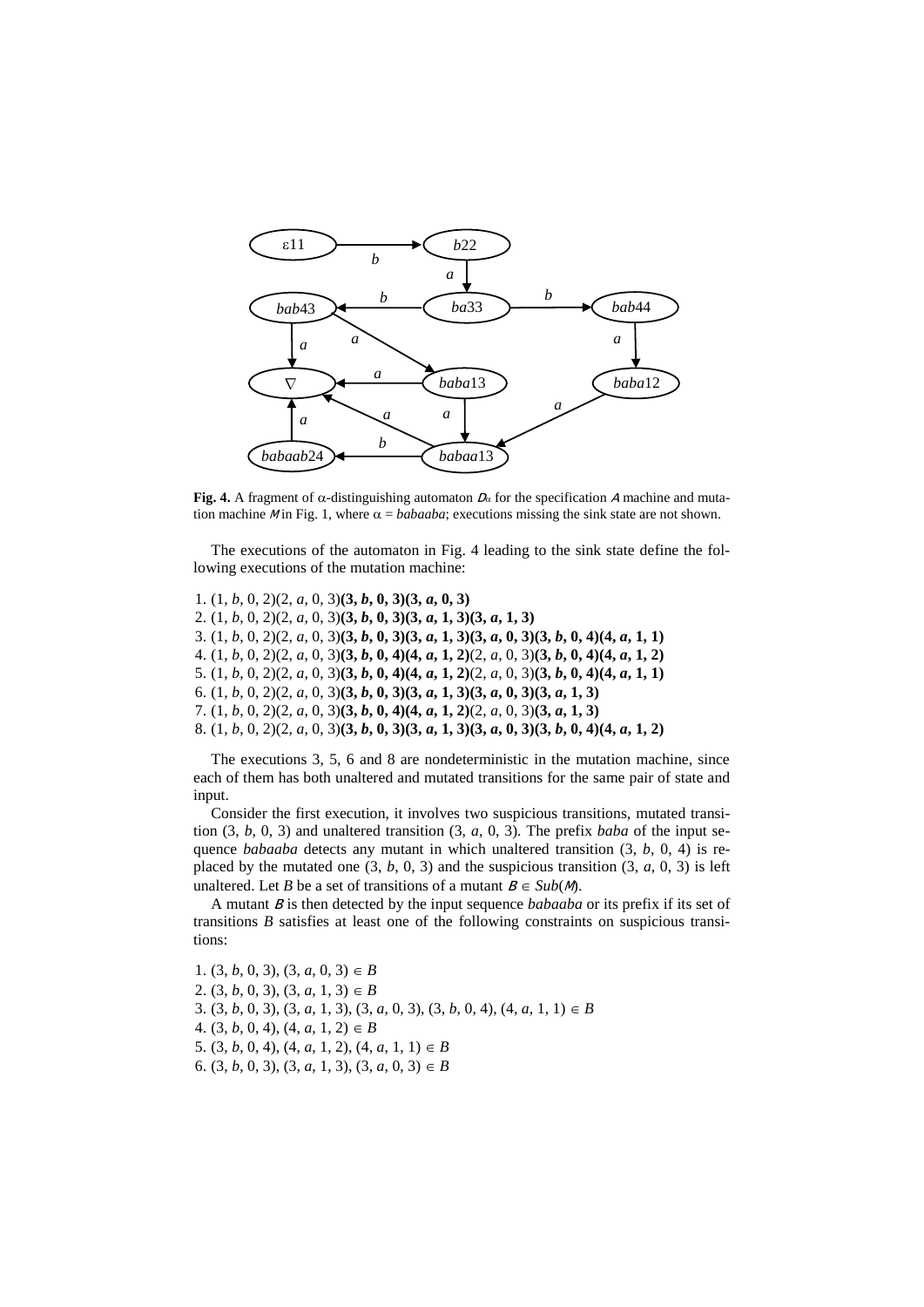7.  $(3, b, 0, 4), (4, a, 1, 2), (3, a, 1, 3) \in B$ 8. (3, *b*, 0, 3), (3, *a*, 1, 3), (3, *a*, 0, 3), (3, *b*, 0, 4), (4, *a*, 1, 2) *B*

Clearly nondeterministic executions 3, 5, 6 and 8 have unsatisfiable constraints since they require, e.g., that suspicious transition (3, *b*, 0, 4) is unaltered and replaced by the mutated transition (3, *b*, 0, 3) in the same mutant.

As stated above any mutant with the transition relation satisfying one of these constraints is detected by the input sequence *babaaba* or its prefix, since a wrong output sequence should be produced by such a mutant. On the other hand, a mutant that does not satisfy any of them escapes detection by this input sequence. To characterize these mutants, we formulate constraints which exclude all the executions of detected mutants by considering the negation of the disjunction of the constraints for all the triggered revealing executions. The resulting constraint becomes a conjunction of negated constraints of the executions.

For instance, the negated first constraint is  $(3, b, 0, 3) \notin B$  or  $(3, a, 0, 3) \notin B$ . This reads that the unaltered transition (3, *b*, 0, 4) or mutated transition (3, *a*, 1, 3) must be present. The constraint  $(3, b, 0, 3) \notin B$  is equivalent to  $(3, b, 0, 4) \in B$ ; similarly,  $(3,$  $a, 0, 3$ )  $\notin B$  is equivalent to  $(3, a, 1, 3) \in B$ . We have that the negated constraint is  $(3, a, 1, 3)$  $b, 0, 4 \in B$  or  $(3, a, 1, 3) \in B$ .

To formalize the above discussions we cast the execution analysis as a constraint satisfaction problem by using auxiliary variables to specify the choices between suspicious transitions. Let  $T_1, T_2, ..., T_m$  be the sets of suspicious transitions, where unaltered transitions are the first elements and the remaining elements of each set are lexicographically ordered. We introduce auxiliary variables  $z_1, z_2, \ldots, z_m$ , such that variable  $z_i$  represents the suspicious set  $T_i$ . For the variable  $z_i$  the domain is  $D_i = \{1, 2, ...,$  $|T_i|$ , such that  $z_i = 1$  represents the unaltered transition in the set  $T_i$  and the other values correspond to mutated transitions. We use conditional operators  $\{\pm, \neq\}$  and logical operators AND ( $\land$ ) and OR ( $\lor$ ) for constraint formulas.

Each execution of a mutation machine that involves suspicious transitions yields assignments on variables representing these transitions, which expresses a constraint formula as the conjunction of individual assignments ( $z_i = c$ ), where  $c \in D_i$ . Then the negated constraint formula becomes the disjunction of individual constraints  $(z_i \neq c)$ .

A set of revealing executions triggered by one or more input sequences is then the conjunction of disjunctions of individual constraints.

In our example, the sets of suspicious transitions are

 $T_1(3, a) = \{(3, a, 0, 3), (3, a, 1, 3)\},\$ 

 $T_2(3, b) = \{(3, b, 0, 4), (3, b, 0, 3)\}$  and

 $T_3(4, a) = \{(4, a, 1, 1), (4, a, 1, 2)\}.$ 

Each of these sets define two values of variables  $z_1$ ,  $z_2$  and  $z_3$ , where the value 1 of each variable represents a corresponding unaltered transition.

The constraint formula becomes:

 $((z_2 \neq 2) \vee (z_1 \neq 1)) \wedge ((z_2 \neq 2) \vee (z_1 \neq 2)) \wedge ((z_2 \neq 2) \vee (z_1 \neq 2) \vee (z_1 \neq 1) \vee (z_2 \neq 1) \vee$  $(z_3 \neq 1)$ )  $\wedge ((z_2 \neq 1) \vee (z_3 \neq 2)) \wedge ((z_2 \neq 1) \vee (z_3 \neq 2) \vee (z_3 \neq 1))$   $\wedge ((z_2 \neq 2) \vee (z_1 \neq 2) \vee (z_3 \neq 2))$  $(z_1 \neq 1)$ )  $\wedge ((z_2 \neq 1) \vee (z_3 \neq 2) \vee (z_1 \neq 2)) \wedge ((z_2 \neq 2) \vee (z_1 \neq 2) \vee (z_1 \neq 1) \vee (z_2 \neq 1) \vee (z_1 \neq 2))$  $(z_3 \neq 2)$ ).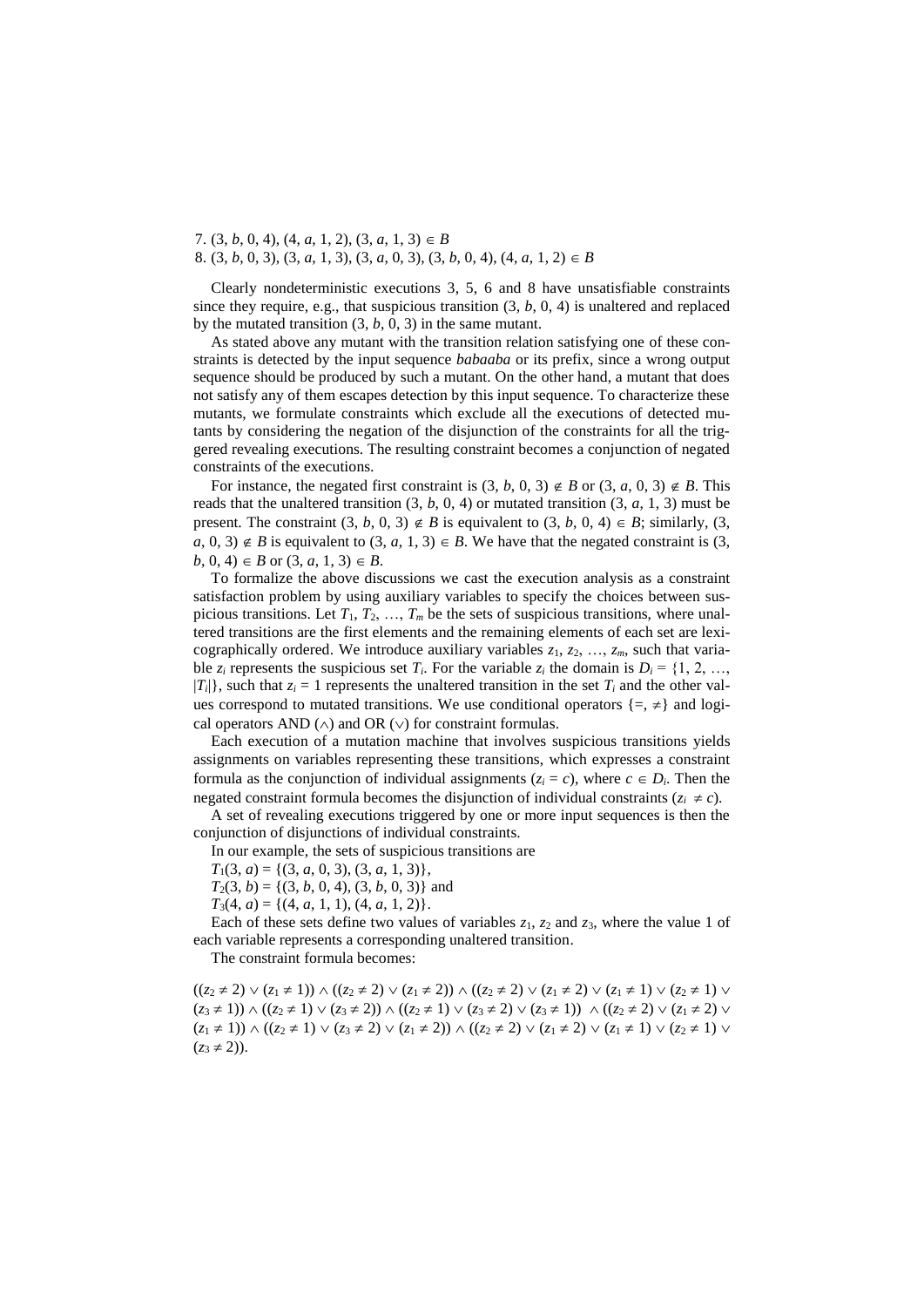Clearly, the formula always has a solution where values of variables determine unaltered transitions representing a specification machine, but we need a solution if it exists which has at least one mutated transition. To this end, we add the constraint  $(z_1)$  $\neq$  1)  $\vee$  (*z*<sub>2</sub>  $\neq$  1)  $\vee$  (*z*<sub>3</sub>  $\neq$  1) excluding the solution defining the specification machine.

The final constraint formula is

 $((z_2 \neq 2) \vee (z_1 \neq 1)) \wedge ((z_2 \neq 2) \vee (z_1 \neq 2)) \wedge ((z_2 \neq 2) \vee (z_1 \neq 2) \vee (z_1 \neq 1) \vee (z_2 \neq 1) \vee$  $(z_3 \neq 1)$ )  $\wedge ((z_2 \neq 1) \vee (z_3 \neq 2)) \wedge ((z_2 \neq 1) \vee (z_3 \neq 2) \vee (z_3 \neq 1))$   $\wedge ((z_2 \neq 2) \vee (z_1 \neq 2) \vee (z_2 \neq 2))$  $(z_1 \neq 1)$ )  $\wedge ((z_2 \neq 1) \vee (z_3 \neq 2) \vee (z_1 \neq 2))$   $\wedge ((z_2 \neq 2) \vee (z_1 \neq 2) \vee (z_1 \neq 1) \vee (z_2 \neq 1) \vee$  $(z_3 \neq 2)$ )  $\wedge ((z_1 \neq 1) \vee (z_2 \neq 1) \vee (z_3 \neq 1)).$ 

To solve it, we use the SMT solver Yices [23] which finds the solution  $(z_1 = 2)$ ,  $(z_2$  $= 1$ ), ( $z_3 = 1$ ). The solution defines a mutant with the single mutated transition (3, *a*, 1, 3). The mutant is nonconforming, which can be verified with the help of a distinguishing automaton obtained for the specification machine and the mutant. This means that the input sequence *babaaba* does not detect the mutant defined by the solution. To ensure its detection we have two options, to add a new input sequence or to try to extend the input sequence *babaaba* until it detects the remaining mutant. The latter option avoids using the reset operation in testing, required in the former option.

Following the first option we notice that the input sequence which detects the escaped mutant is *baa* already obtained in the example of the  $\alpha$ -distinguishing automaton in Fig. 3, where  $\alpha = baaba$ . Considering the revealing execution (1, *b*, 0, 2)(2, *a*, 0, 3)(3, *a*, 1, 3) triggered by its prefix *baa*, we generate an additional constraint ( $z_1 \neq$ 2) which prevents the suspicious transition (3, *a*, 1, 3) to be chosen and add it to the final constraint formula which has no solution. The set {*babaaba*, *baa*} is therefore a complete test suite for the specification machine  $A$  and mutation machine  $M$  in Fig. 1.

Following the second option, we find that it is possible to extend the input sequence *babaaba* which leaves the specification machine in state 3 with the input *a* to detect the mutated transition (3, *a*, 1, 3). As before, we add constraint ( $z_1 \neq 2$ ) and the final constraint has no solution. The set {*babaabaa*} is also a complete test suite.

This example indicates that various test generation strategies could be investigated, complementing checking experiments and checking sequences approaches. The latter allows one to avoid using multiple resets in testing. Notice that a classical checking experiment for this example derived by using, e.g., the W-method [12, 13], contains many more input sequences, moreover, the specification machine in Fig. 1 has no distinguishing sequence, which is usually required to generate a checking sequence. By this reason the existing methods cannot construct a single test, however, the example indicates that the mutation analysis allows us to do so. We leave the detailed elaboration of a test generation method for future work and formulate in this paper a procedure for mutant coverage analysis.

The procedure uses as inputs a test suite *TS* for a specification machine <sup>A</sup> and mutation machine  $M$  and consists of the following steps:

- 1. For each input sequence  $\alpha \in TS$ 
	- (a) Determine the  $\alpha$ -distinguishing automaton
	- (b) Find all executions leading to the sink state
	- (c) Determine  $\alpha$ -revealing executions of the mutation machine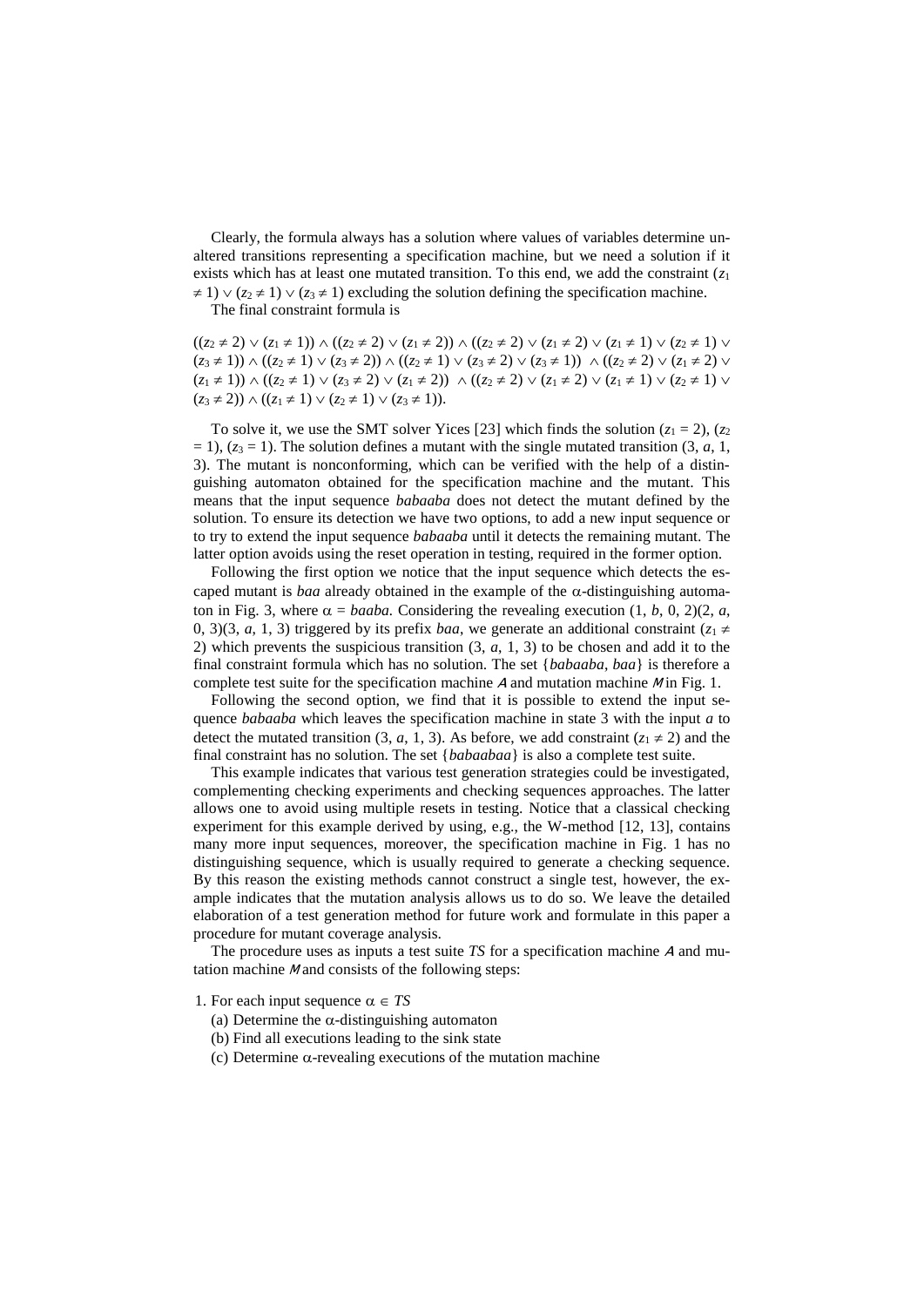(d) Build the disjunction of constraints excluding the  $\alpha$ -revealing executions

- 2. Build the conjunction of the obtained disjunctions and add the constraint that excludes the solution defining the specification machine
- 3. Solve the constraint formula by calling a solver
- 4. If it finds no solution terminate with the message "*TS* is complete", otherwise check whether the mutant defined by a solution is conforming
- 5. If it is nonconforming terminate with the message "*TS* is incomplete", otherwise add the constraint that excludes the solution defining the conforming mutant and go to Step 3.

The main steps of the procedure have already been discussed and illustrated on the examples, except of the last two steps which deserve more explanation. Constraint solvers normally provide a single solution if it exists. An extra constraint prevents the solution to point to just the specification machine, but the found solution may correspond to a conforming mutant. In the domain of general mutation testing the problem of dealing with mutants equivalent, i.e., conforming, to the specification is well understood. In testing from an FSM, most approaches assume that the specification machine is reduced, so conforming mutants are isomorphic machines. Checking FSM equivalence is based on an FSM product. Notice that the proposed approach does not require the specification machine be reduced.

The complexity of the proposed method is defined by the number of constraints. We expect that the method scales well, since the recent advances in solving techniques drastically improve their scalability [23, 24]. The number of constraints for a single execution is limited by the number of states of a mutation machine, but the number of executions increases with the number of mutated transitions. On the other hand, the number of executions of the distinguishing automaton which do not end up in the sink state grows with the number of mutated transitions, as faults may compensate each other. These executions are not revealing and do not contribute to the number of constraints. In Section 4 we present the results of our preliminary experiments performed on an industrial controller to assess the scalability of the approach.

#### **3.3 Applications**

The proposed mutation coverage analysis approach allows one to check if a given test suite is a complete test suite. A logical formula constructed by the proposed method represents the coverage of the test suite for a given fault model. If the test suite is found to be incomplete the question arises on how its quality in terms of fault coverage can be characterized. In the traditional software mutation testing, the fault detection power of tests is characterized by mutation score. It is a ratio of the number of killed mutants to the number of non-equivalent mutants. Note that the number of all possible mutants remains unknown and the mutation score is determined based on a limited set of generated mutants. As opposed to this approach, in our approach the total number of mutants can always be determined using the formula given in Section 2.2. Moreover, while the mutation analysis method avoids complete mutant enumeration, it does generate conforming mutants while searching for nonconforming ones.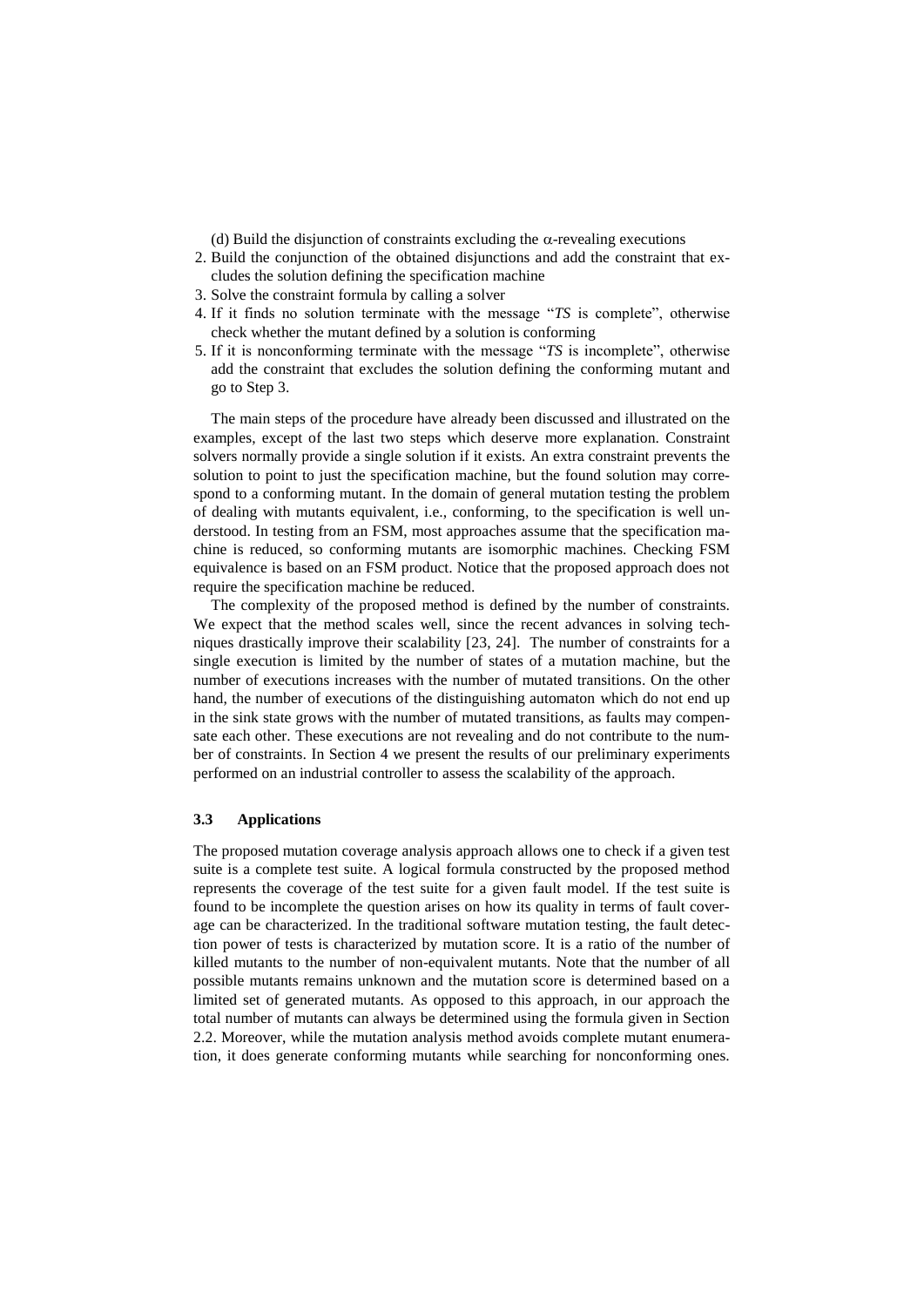The enumeration of conforming mutants is achieved by adding constraints to a logical formula excluding repeated generation of already found mutants.

In the same vain, our method can be enhanced to generate and enumerate (at least partially) undetected nonconforming mutants. Once a nonconforming mutant is given by a solution found by a SMT solver and the method terminates declaring the test suite to be incomplete, we may continue this process by adding a constraint excluding its repeated generation. As a result a list of nonconforming mutants can be obtained. Two extreme cases of incomplete tests are worth to be discussed here.

First, a given test suite may have no detection capability at all. This property is in fact detected very early by the method; in this case all the  $\alpha$ -distinguishing automata have no sink state reachable from the initial states, tests generate no constraints, the method can terminate at this step since there is no need to call a solver. No mutant in *Sub*(*M*) is killed, the score is zero.

Second, a given test suite is "almost" complete and kills most of the mutants in *Sub*(M). In this case, the process of nonconforming mutant generation does not take much time and once terminated yields the number of conforming mutants *c* as well as the number of survived nonconforming ones *n*. Then the mutation score is computed as follows:

$$
(|Sub(M)|-c-n)/(|Sub(M)|-c).
$$

It is worth to note that the way the mutation score is determined is completely different from that in software mutation testing, as our method generates mutants based on a given test suite and not the other way around.

When a given test suite is "far" from being complete the number of survived nonconforming mutants can explode especially when a mutation machine is close to a complete chaos machine which represents the complete universe of FSMs. In this situation one possible solution to cope with the mutant explosion problem is to terminate generating nonconforming mutants once their number reaches a predefined maximum, e.g., a percentage of  $|Sub(M)|$  or the time period allocated for mutation analysis ends. The obtained score is an (optimistic) estimation of an upper bound of the actual mutation score.

The proposed procedure could also be used for test minimization by defining a subsume relation between tests based on comparison of the logical formulas generated from them. Tests subsumed by other tests can always be removed from the original test suite. Similarly the generated formulas can be used to prioritize tests when needed, see, e.g., [28].

#### **4 Experimental results**

In this section we report on a prototype tool implementing the proposed approach and its use on a case study of an FSM model of an automotive controller of industrial size.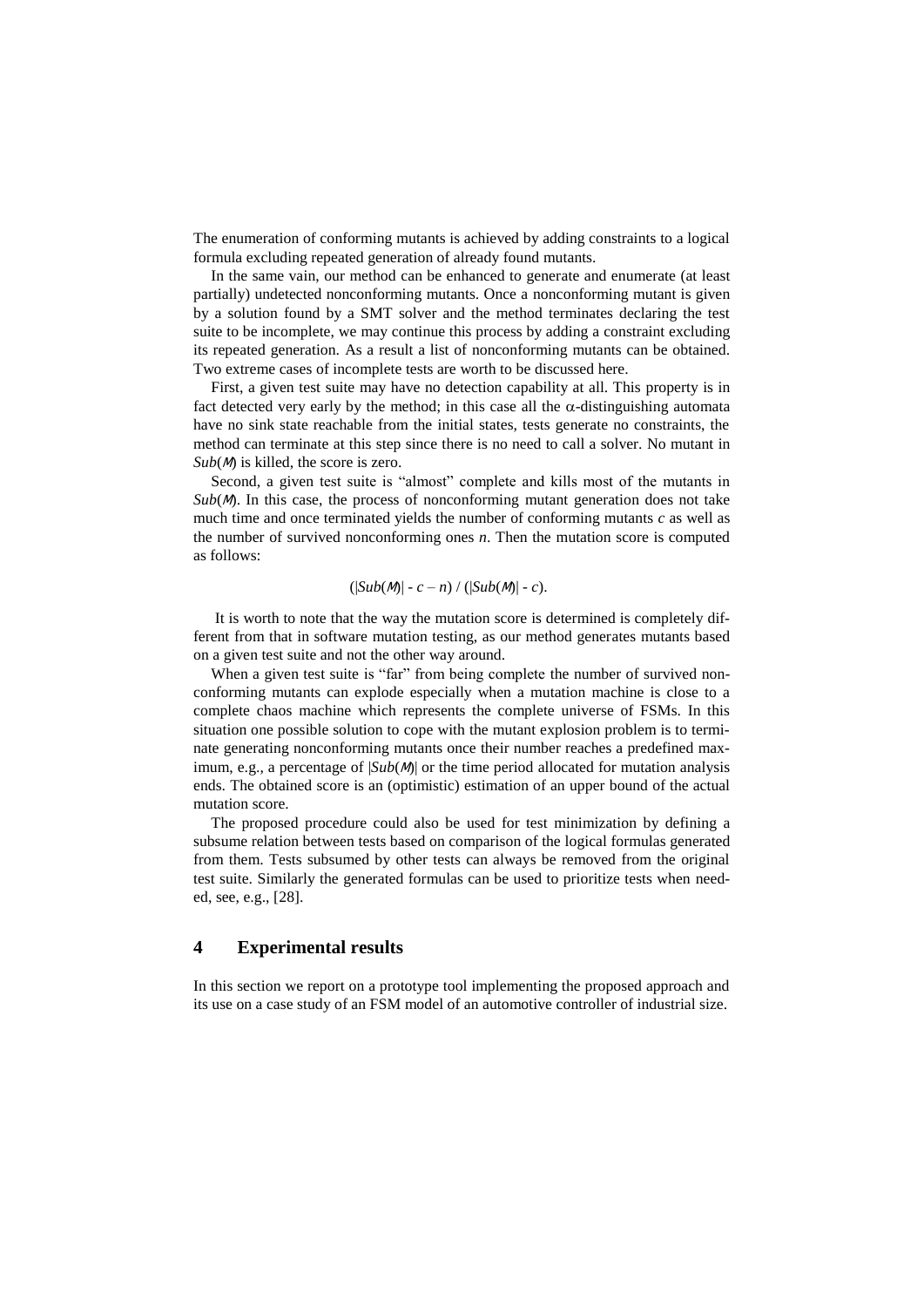#### **4.1 Prototype tool**

The prototype tool takes as inputs a mutation machine and a test suite, both described in text format. The inputs are parsed with an ANTLR-based module [30] to build an internal representation of the two objects. The mutation analysis algorithm manipulates these representations to build  $\alpha$ -distinguishing automata, determine revealing executions of the mutation machine and generate constraints for the Yices SMT solver [23]. The solver is used as a backend to decide the satisfiability of the constraints. The tool parses the outputs from Yices to extract a solution if it is found to build a mutant. The prototype can also be used with other SMT solvers compatible with the SMT-LIB 2.0.

#### **4.2 Case study**

In our experiments, we use as a case study an automotive controller of the air quality system, which we also used in our previous work [29]. The functionality of the controller is to set an air source position depending on its current state and a current input from the environment.

The controller is initially specified as a hierarchical Simulink Stateflow model. [Fig.](#page-14-0)  [5](#page-14-0) gives an overview of the model which is composed of three super-states *s*1, *s*2 and *s*23 and 13 simple states. Each super-state is composed of states and transitions. The initial state is the simple state *s*3. To obtain an FSM we introduced an input alphabet replacing transitions guards and flattened the hierarchical machine. We have identified 24 abstract inputs and two outputs. The resulting FSM has 14 states, since we added (for modeling of a branching behavior implemented with C code in the original state) one extra state to the given 13 simple states. It has  $24 \times 14 = 336$  transitions.

The mutation machine was constructed from the following assumption about potential implementation faults. These faults may occur in outgoing transitions from any of the simple states in two super-states, namely *s*2 and s23 and four inputs, as Table 1 shows. The obtained mutation machine has 46 mutated transitions. The formula in Section 2 gives the number of mutants being equal to  $3^{12} \times 2^{17} = 69,657,034,752$  including the specification machine.



<span id="page-14-0"></span>**Fig. 5.** An overview of the Simulink/Stateflow model in the controller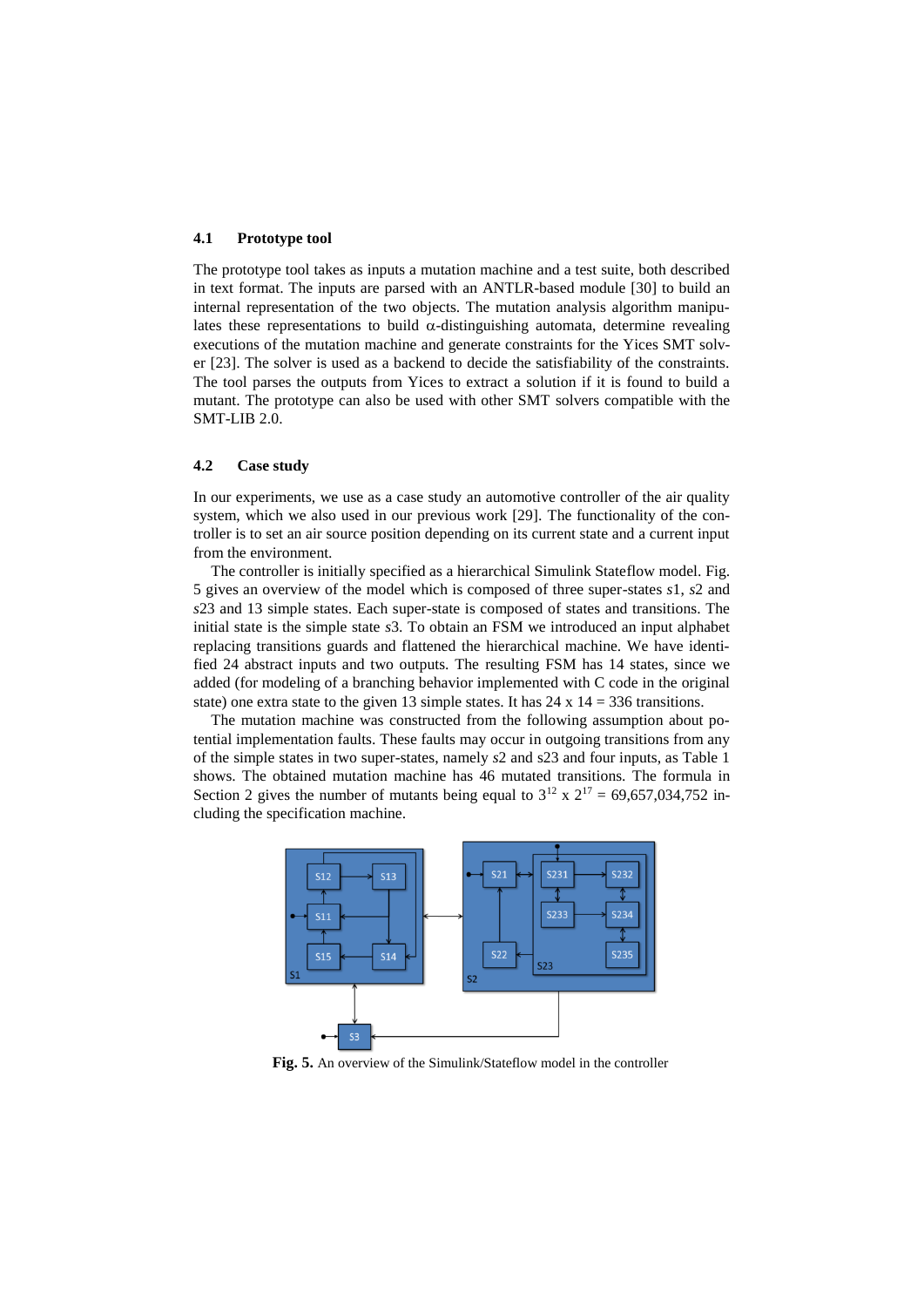|     |  | s21 s22 s231 s232 s233 s234 |  | s235 |
|-----|--|-----------------------------|--|------|
| a2  |  |                             |  |      |
| a4  |  |                             |  |      |
| a14 |  |                             |  |      |
| a16 |  |                             |  |      |

Tab. 1. The numbers of transitions for some pairs of states and inputs in the mutation machine (for the remaining pairs no mutated transitions were added).

#### **4.3 Mutation analysis**

To perform the mutation analysis, we needed a test suite, which could be generated randomly, however, we find it difficult to obtain tests that hit suspicious transitions in this case study, since 26 out of 336 transitions of the specification machine become suspicious in the mutation machine. We decided to use an early prototype of a test generation tool (which is work in progress) as an input for the mutation analysis tool. The tool generates test cases one by one, so that the mutation analysis tool processes a test suite of an increasing size. The process terminates once a current test suite is found to be complete. In this experiment, the test suite completeness was determined when it had 31 test cases. The length of the test cases varies from 4 to 25 and the number of revealing executions triggered by each of them varies from 1 to 13. In the last,  $31<sup>st</sup>$  execution of Yices, it was given the formula of 69 clauses, for which it found no solution, meaning that the test suite is complete for the given mutation machine. The mutation analysis process took less than one minute on a desktop computer with the following settings: 3.4 Ghz Intel Core i7-3770 CPU, 16.0 GB of RAM, Yices 2.4.1, and ANTLR 4.5.1.

The fact that the tool was able to determine that the given test suite kills each nonconforming mutant out of 69,657,034,752 possible mutants indicates that the approach scales sufficiently well on a typical automotive controller even when the number of mutants is big. In this experiment, we varied only the number of tests (from 1 to 31), hence more experiments by varying the specification as well as mutation machines are needed to assess the tool scalability.

## **5 Conclusions**

In this paper we focused on fault model based testing, assuming that a fault model is given as a tuple of a specification FSM, equivalence as a conformance relation and a fault domain. A fault domain is a set of implementation machines, aka mutants, each of which models some faults, such as output, transfer or transition faults. Avoiding their enumeration we define the fault domain as a set of all possible submachines of a given nondeterministic FSM, called a mutation machine, as we did in our previous work. The mutation machine contains a specification machine and extends it with a number of mutated transitions, modelling potential faults. Thus a single mutant represents multiple mutations and mutation machine represents numerous mutants. In the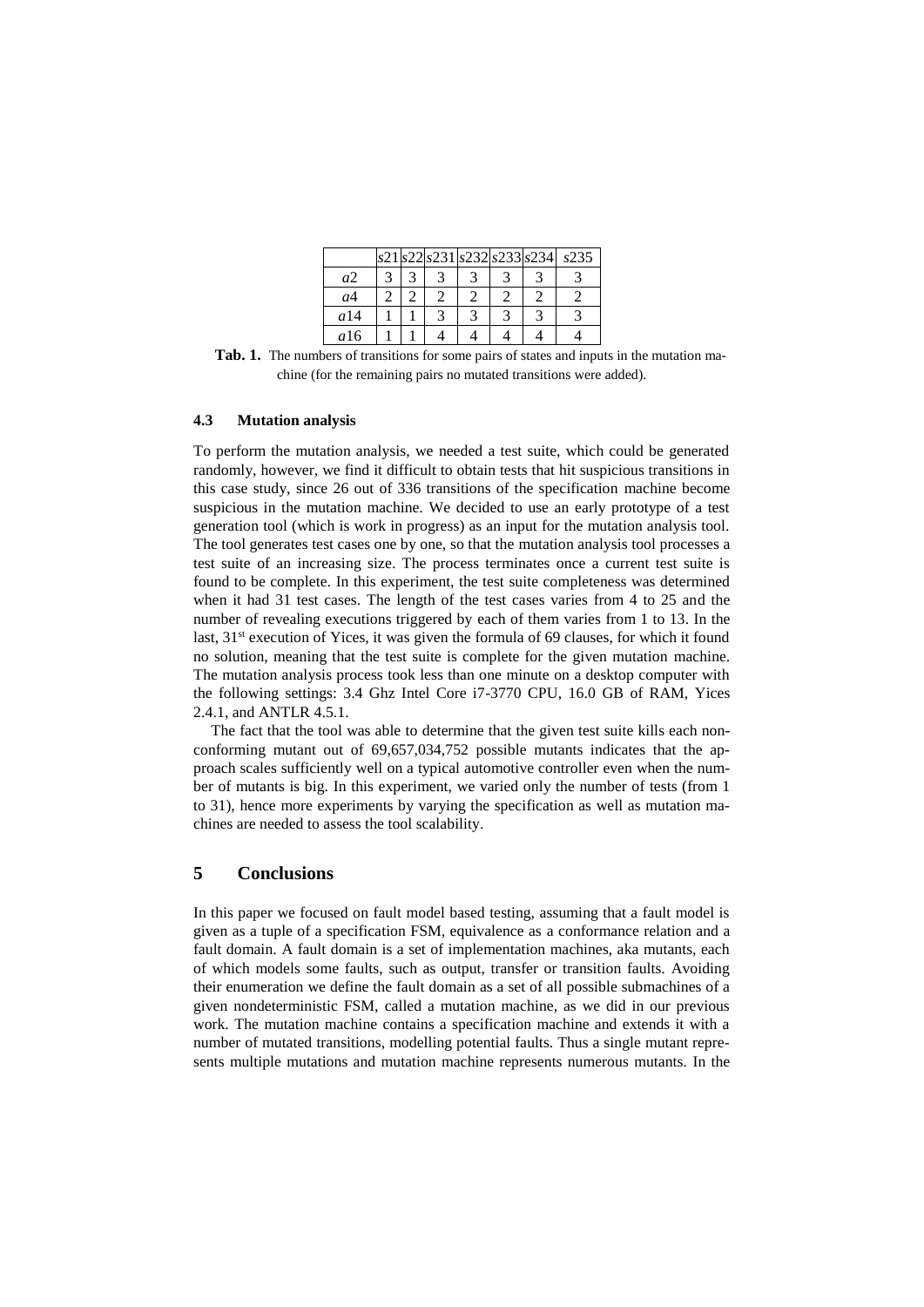area of mutation testing we could not find any attempt to analyze fault detection power of tests considering multiple mutants that avoids their enumeration.

We proposed a method for analyzing mutation coverage of tests which we cast as a constraint satisfaction problem. The method relies on the notion of a distinguishing automaton that is a product of the specification and mutation machines. To analyze mutation coverage of a single input sequence we define a distinguishing automaton constrained by this sequence. This allows us to determine all mutants revealing executions that are triggered by the input sequence. The executions are then used to build constraint formulas to be solved by an existing solver, Yices, in our experiments. The approach avoids enumeration of mutants while still offering a possibility to estimate the test adequacy (mutation score).

The preliminary experiments performed on an industrial controller indicate that the approach scales sufficiently well. We are planning to further enhance the approach to Extended FSMs [17] using mutation operators already defined for this type of FSMs.

**Acknowledgements**. This work is supported in part by GM R&D and the MEIE of Gouvernement du Québec. The authors would like to thank the reviewers for their useful comments.

#### References

- 1. Pomeranz, I., Sudhakar M. R.: Test generation for multiple state-table faults in finite-state machines. IEEE Transactions on Computers 46 (7), pp. 783-794 (1997)
- 2. Poage, J.F., McCluskey, Jr., E. J.: Derivation of optimal test sequences for sequential machines. In: Proceedings of the IEEE 5th Symposium on Switching Circuits Theory and Logical Design, pp. 121-132 (1964)
- 3. DeMillo, R. A., Lipton, R. J., Sayward, F. G. Hints on test data selection: help for the practicing programmer. IEEE Computer 11(4), pp. 34-41 (1978)
- 4. DeMilli, R. A., Offutt, J.A.: Constraint-based automatic test data generation. IEEE Transactions on Software Engineering 17(9), pp. 900-910 (1991)
- 5. Grunsky, I.S., Petrenko, A.: Design of checking experiments with automata describing protocols. Automatic Control and Computer Sciences. Allerton Press Inc. USA. No. 4 (1988)
- 6. Hennie, F. C.: Fault detecting experiments for sequential circuits. In: Proceedings of the IEEE 5th Annual Symposium on Switching Circuits Theory and Logical Design. Princeton, pp. 95-110 (1964)
- 7. Koufareva, I., Petrenko, A., Yevtushenko, N.: Test generation driven by user-defined fault models. In: Proceedings of the 12th International Workshop on Testing of Communicating Systems, pp. 215-233 (1999)
- 8. Lee, D., Yannakakis, M.: Principles and methods of testing finite-state machines a survey. Proceedings of the IEEE, vol. 84, No. 8, pp. 1090-1123 (1996)
- 9. Moore, E.F.: Gedanken Experiments on sequential machines. In: Automata Studies. Princeton University Press, pp. 129-153 (1956)
- 10. Petrenko, A., Yevtushenko, N.: Test suite generation for a FSM with a given type of implementation errors. In: Proceedings of IFIP 12th International Symposium on Protocol Specification, Testing, and Verification, pp. 229-243 (1992)
- 11. Petrenko, A., Yevtushenko, N., Bochmann, G. v.: Fault models for testing in context. In Formal Description Techniques IX, Springer, pp. 163-178 (1996)